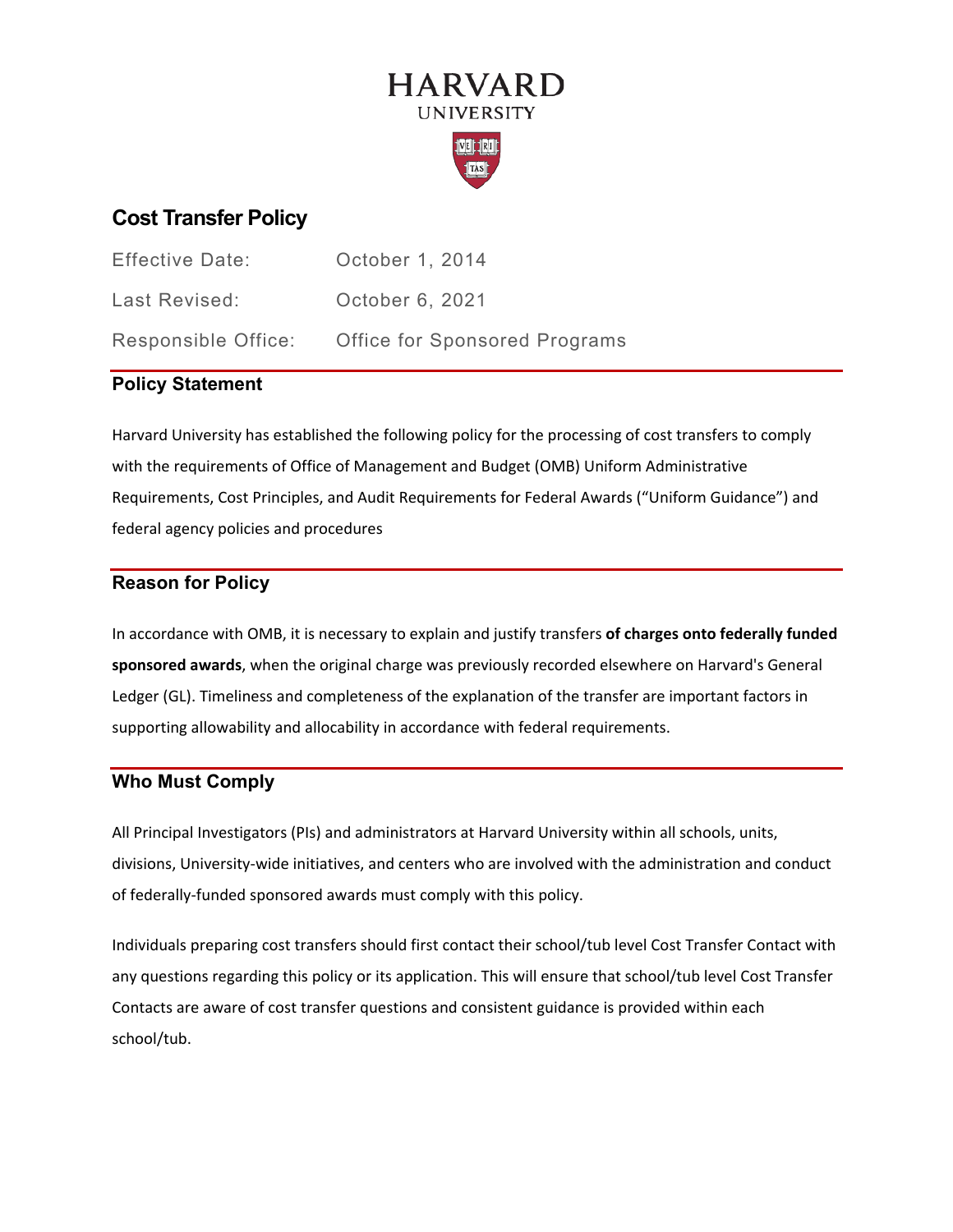## **Roles and Responsibilities**

**Principal Investigators (PIs)** take primary responsibility for ensuring compliance with federal regulations as well as the monitoring of expenditures, timely correction of errors, and proper allocation of expenses.

**Grant managers and Department/Local level managing units (individuals responsible for account monitoring/management)** assist PIs in the timely review and reconciliation of expenditures, prepare cost transfers and maintain adequate documentation of costs, and ensure that all personnel engaged in the financial administration of federally funded sponsored awards are familiar with this policy; ensure that the costs transferred are allocable, allowable, and reasonable, prepare and submit timely approved Cost Transfer Form, Corrective Action Plan (CAP) if required, and retain copies of all related supporting documentation in accordance with the University record retention regulations; responsible for approving all under 90-day<sup>1</sup> cost transfers if granted "authorized approver" designation by their school/tub-level official. *If a cost transfer is rejected, it is the responsibility of the local level managing unit to ensure that the cost is removed and assigned to a non-sponsored account in a timely manner.*

Authorized approver(s) have the authority to sign under 90-day<sup>1</sup> cost transfers. These individuals are approved by school/tub level officials and can only be assigned in local areas with sufficient internal control in place and no recent history of relevant internal or external audit findings. In the absence of a departmental authorized approver, this responsibility shifts to the school/tub level or to OSP. Consult your local school/tub level official for guidance.

**School/tub level officials** provide oversight and are responsible for ensuring that local units abide by this policy and accompanying procedures when processing cost transfers. School/tub level officials are also responsible for the approval of all, over 90-day<sup>1</sup> cost transfers before submission to OSP. School/tub level officials grant authorized approver designation to local level managing units. If a school/tub level official does not grant a local level managing unit authorized approver status to approve under 90-day<sup>1</sup> cost transfers, then the school/tub level official will approve. Consult your local school/tub level official for guidance.

**Office for Sponsored Programs (OSP)** is responsible for maintaining the policy and accompanying procedures, addressing questions regarding the policy, approving over 90-day<sup>1</sup> cost transfers, and approving under 90-day cost transfers in the absence of a school or local authorized approver.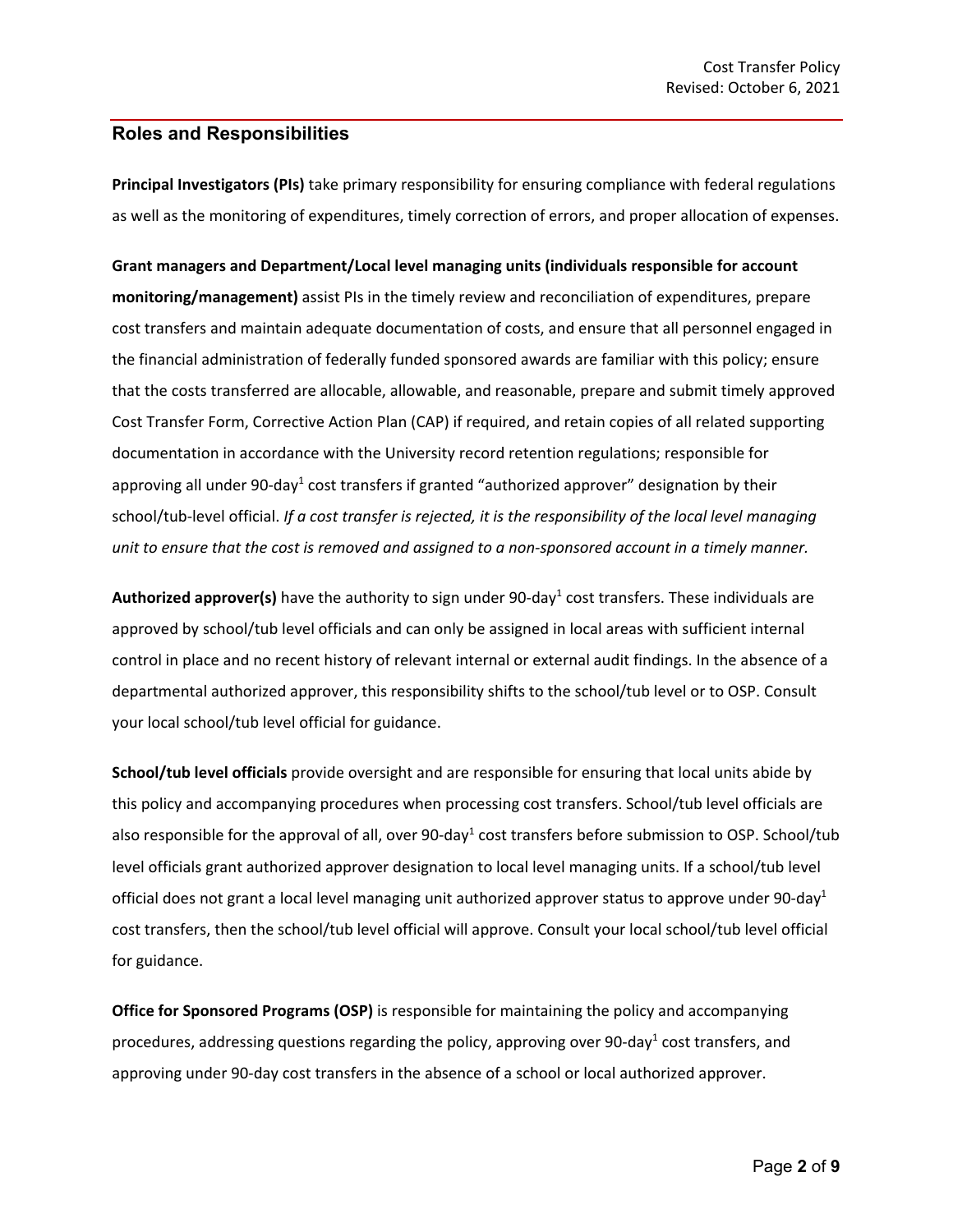# **Cost Transfer Policy**

A cost transfer (CT) is a transfer of an expense onto a federally-funded sponsored award previously recorded elsewhere on Harvard's General Ledger (GL) **and** identified by Harvard as requiring institutional approval before it can be posted to the GL.

Cost transfer requests for expenses that are 90 calendar days or more from the original posting date<sup>1</sup> require approval and additional documentation to comply with federal cost principals including, allowable, allocable, and reasonableness.

Cost transfers are for correcting errors and are not to be used as a means of managing available cash balances. Project fund are not interchangeable, and the integrity of each grant account must be maintained.

Cost transfers that are generally unallowable include those transfers that affect:

- a previously submitted financial report;
- a carryforward request required by sponsor;
- a previously submitted final invoice; and/or
- a final figure (expenditures) previously confirmed by the department.
- an invalid sponsored code combination not corrected within 90 days

Contact OSP for guidance if you have any of the above. Exceptions are rare and require both OSP and school/tub level review and approval.

The following items do not require a cost transfer and should be processed as a journal:

- A single direct cost of \$1,000 or less
- A debit made within the same accounting period (same month) regardless of the original transaction amount
- A debit to a non-federal funding source
- Only credits a federal award
- Only corrects Period of Work Performed or HUID
- Only corrects tub, org, and/or root of the costing string
- Only corrects object codes in the non-salary range<sup>2</sup>
- Only transactions that post to balance sheet object codes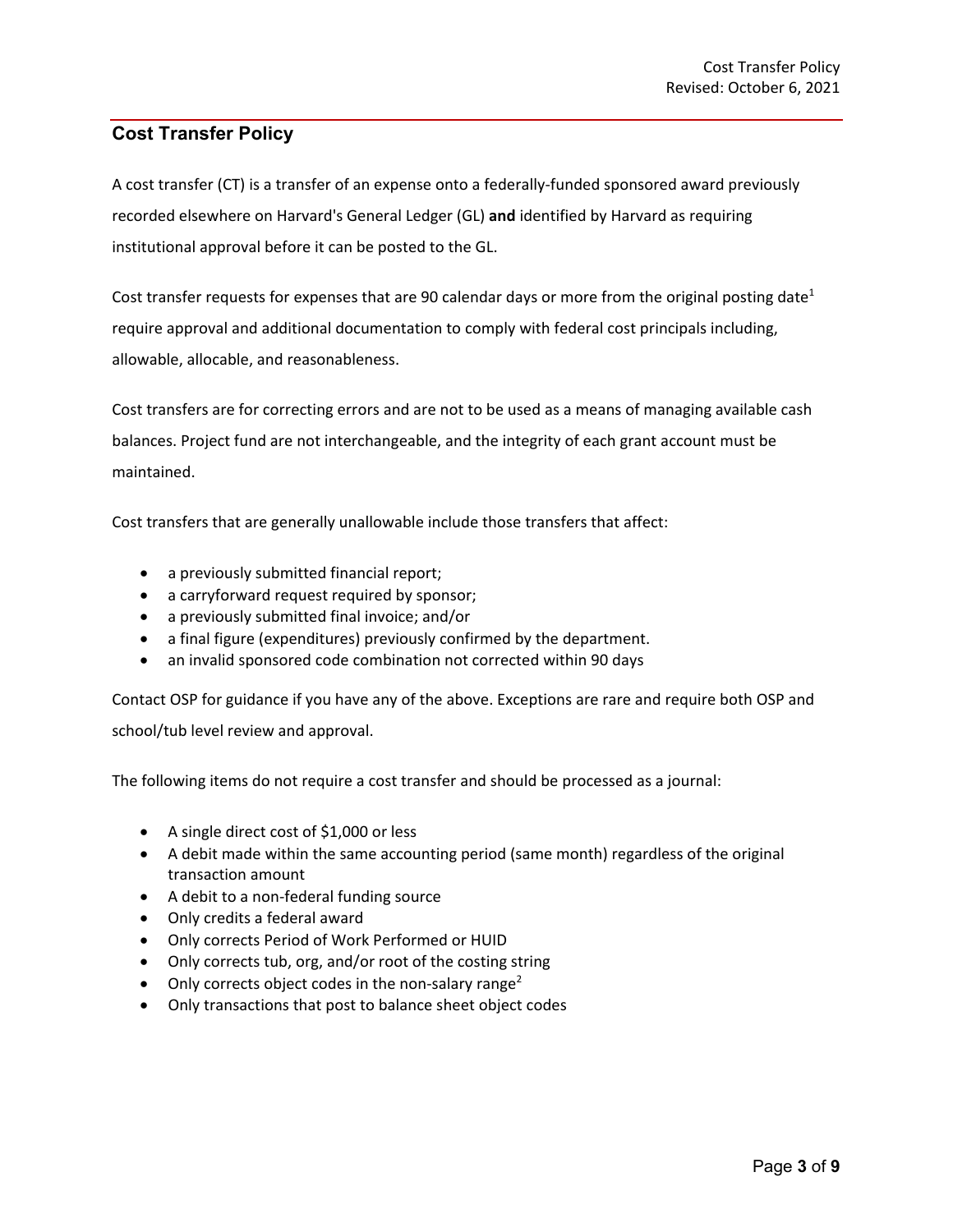# **Transaction Types and Cost Transfer Form Requirements**

| <b>Transaction Type</b>                                                                            | A Cost Transfer Form is required when the original single direct cost<br>transaction is over \$1,000 and a debit on a federally- funded sponsored<br>award and:                                                                                                                                                                                                                                                                                                                                                                                                                                                                                                                                             |
|----------------------------------------------------------------------------------------------------|-------------------------------------------------------------------------------------------------------------------------------------------------------------------------------------------------------------------------------------------------------------------------------------------------------------------------------------------------------------------------------------------------------------------------------------------------------------------------------------------------------------------------------------------------------------------------------------------------------------------------------------------------------------------------------------------------------------|
| Salary on an Annual<br>Effort Statement <sup>3</sup>                                               | Salary is being moved after 90 days. <sup>1</sup><br>Or                                                                                                                                                                                                                                                                                                                                                                                                                                                                                                                                                                                                                                                     |
| (Object codes include<br>6010, 6020, 6030 or<br>6040.                                              | Salary is part of a previously certified effort statement.<br>Or<br>The effort certification deadline has passed.                                                                                                                                                                                                                                                                                                                                                                                                                                                                                                                                                                                           |
| Salary on a Quarterly<br>Effort Statement <sup>3</sup>                                             |                                                                                                                                                                                                                                                                                                                                                                                                                                                                                                                                                                                                                                                                                                             |
| (Object codes include<br>6050, 6051, 6059,                                                         | Salary is part of a previously certified effort statement.<br>Or                                                                                                                                                                                                                                                                                                                                                                                                                                                                                                                                                                                                                                            |
| 6070, 6071, 6079,<br>6080, 6089, 6090,<br>6110, 6120, 6140,<br>6150, or 6152.)                     | The effort certification deadline has passed.                                                                                                                                                                                                                                                                                                                                                                                                                                                                                                                                                                                                                                                               |
| <b>Prepaid Tuition</b><br><b>Remission Related to</b><br>Salary (Object Code<br>6140) Transactions | The salary (object code 6140) related to the tuition remission (object code<br>6430) is part of a previously certified effort statement OR the effort<br>certification deadline has passed.<br>Or                                                                                                                                                                                                                                                                                                                                                                                                                                                                                                           |
| (The tuition<br>remission and tuition<br>support object code<br>6430.                              | Adjustments are made to tuition remission after 90 days <sup>1</sup> of the posting of<br>the related salary regardless of the original tuition remission transaction date<br>posted to the GL.                                                                                                                                                                                                                                                                                                                                                                                                                                                                                                             |
| All Other<br>Transactions                                                                          | Does not meet any of these exemptions:<br>The transfer is within the same fund and is not a sponsored invalid<br>$\bullet$<br>code combination over 90 days<br>Corrects a sponsored invalid code combination within 90 days<br>$\bullet$<br>Transfers allowable pre-award expenses made within 90 days<br>$\bullet$<br>The result of a routine allocation made within 90 days for initial<br>$\bullet$<br>distribution of shared service or service charges based on a<br>documented allocation methodology<br>allocates stipend <sup>3</sup> tuition support (obj. code 6430) and stipend<br>$\bullet$<br>payments (obj. codes 6440, 6450, 6452 and 6455 are not certified in<br>ecrt) made within 90 days |

*Table 1: Transaction Types and Cost Transfer Form Requirements*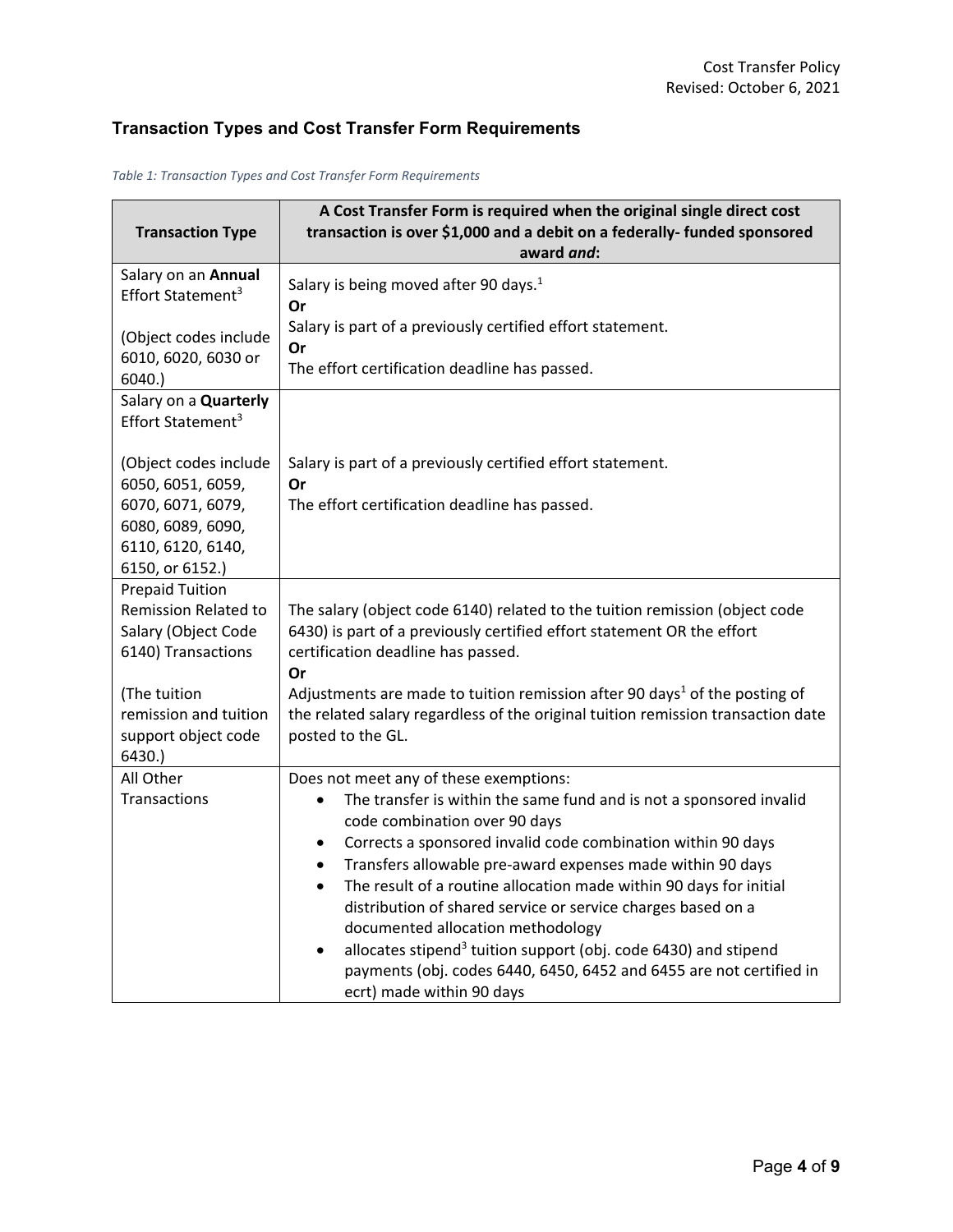# **Policy Exceptions**

In rare cases, there may be compelling circumstances where exceptions to this policy may be warranted. It is recommended that exception requests be discussed with the school/tub level official and OSP Research Finance Team prior to preparing the justification and corrective action plan (CAP). All cost transfer exception requests will be reviewed on a case-by-case basis and must include a detailed justification and as much information as possible to assist the reviewer in evaluating the request. Requests for an exception to this policy must be in writing, signed by the school/tub's Director of Research Administration, Financial Dean, or equivalent position, must be accompanied by a CAP and submitted to the Director of Research Finance in OSP. After considering the request, the Director of Finance in OSP will then determine whether to grant or deny the exception as well as the duration, review process, and process for closing out the CAP.

## **Definitions**

#### **Action Memo**

The official University communication regarding a sponsored award notice accepted by the University. Certain award terms and conditions, dates and dollars, and accounts activated for the award are included. The Action Memo is also used to communicate authorized internal requests and administrative changes.

#### **Activity**

Six-digit chart value and required segment of the sponsored account string that captures the purpose or use of funds.

#### **Account Group**

Numeric identifier that groups accounts (fund/activity/subactivity) together for financial reporting purposes. A new account group is created for each budget year when year logic is used. The subactivities (i.e., main, part of, and subcontract) are reported in aggregate by account group.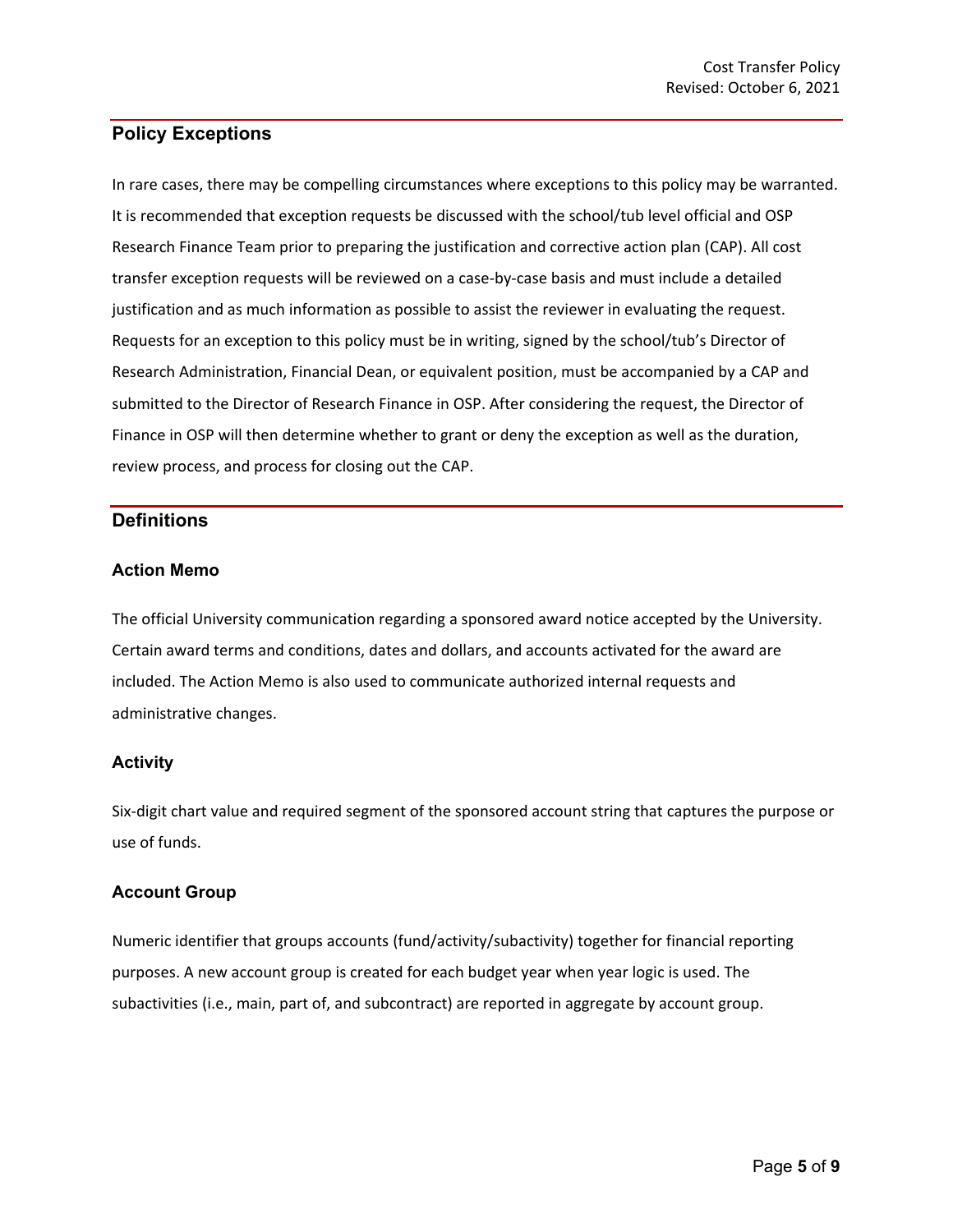#### **Corrective Action Plan**

Set of written actions to correct an issue, a problem, or lack of internal control that is developed to prevent the event from re-occurring

#### **Cost Transfer**

A cost transfer (CT) is mechanically a journal in the Oracle GL system that transfers an expense onto a federally-funded sponsored award previously recorded elsewhere on Harvard's General Ledger (GL) **and** identified by Harvard as requiring institutional approval before it can be posted to the GL. Must be identified as an over or under 90 day CT (Cost Transfer) in the journal batch name.

#### **Final Figure**

Cumulative expenditures reported to the sponsor that are logged in GMAS by sub-activity

#### **GMAS: Grants Management Application Suite**

GMAS is the University's system of record for proposals, awards, financials, and documentation related to sponsored projects.

#### **Invalid Sponsored Code Combination**

A charge in the General Ledger for which the fund-activity-subactivity combination does not exist in GMAS. Please note: Transactions posted to invalid code combination(s) do not appear in the project financials in GMAS and are not included on invoices or financial reports to our sponsors. They do, however, appear in the GL and are the financial responsibility of the department.

#### **Routine Reallocation of Costs**

Reallocation of certain costs allowed for initial distribution of shared service or service charges based on a documented allocation methodology.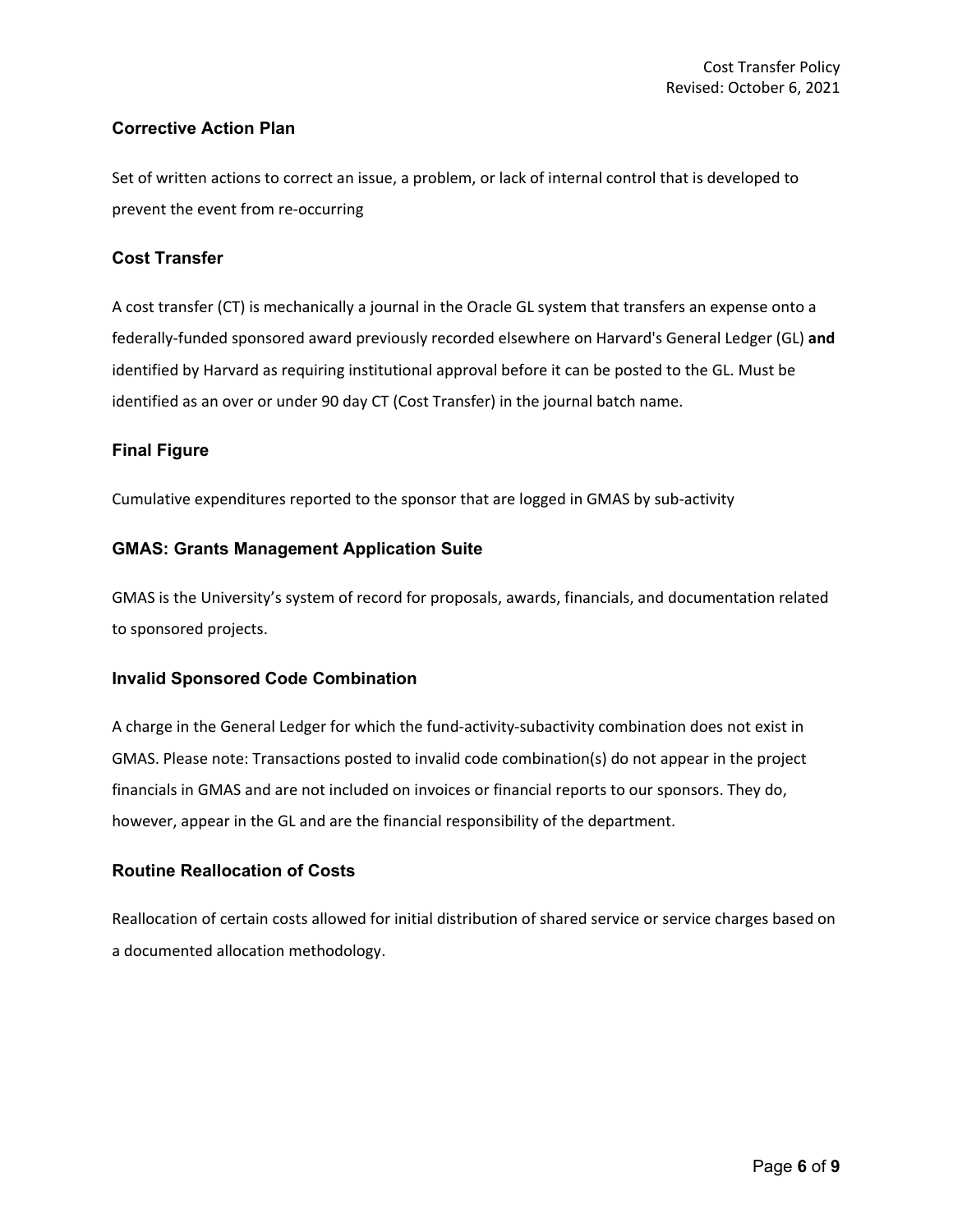#### **Sponsored Account**

A sponsored account is the unique combination of a fund, activity and subactivity as set up in GMAS used to process transactions of a sponsored award in the Harvard General Ledger. Typically, there are three types of sponsored accounts: a main account, a part of account and a subcontract account.

#### **Stipend**

Stipends are payments made to individuals for subsistence support or to defray expenses during a period of academic appointment. Stipend payments are not compensation for services rendered and, therefore, are not allowable on federal awards unless the purpose of the agreement is to provide training to selected participants and the charge is approved by the sponsoring agency (OMB Circular Uniform Guidance, Subpart E). (Note: The stipend object codes include 6440, 6450, 6452, and 6455 (not certified in ecrt). The stipend object code associated with tuition support is 6440. Be sure individuals have been classified appropriately and are being paid on appropriate object codes. Failure to classify individuals correctly jeopardize both Harvard and the individual from a legal and IRS perspective. In the event an appointment is misclassified (stipendee or employee) please contact your tub official for required steps.

#### **Subactivity**

A subactivity is a 4-digit value within Harvard's Chart of Accounts that helps to identify tasks, phases, years, or sub-categories within an activity of an award. A subactivity is required for sponsored awards and allows an award to be broken down by tasks and/or grant years.

#### **Submitted Financial Reports and/or Final Invoices**

Many sponsors require the submission of annual and/or final financial reports or invoices at the end of each budget period and/or end of the project. Final reports and/or final invoices are submitted at the award termination. The final report also includes annual reports for a specific budget period when the award is set up under year logic and the accounts for the reporting period require final figures for closeout.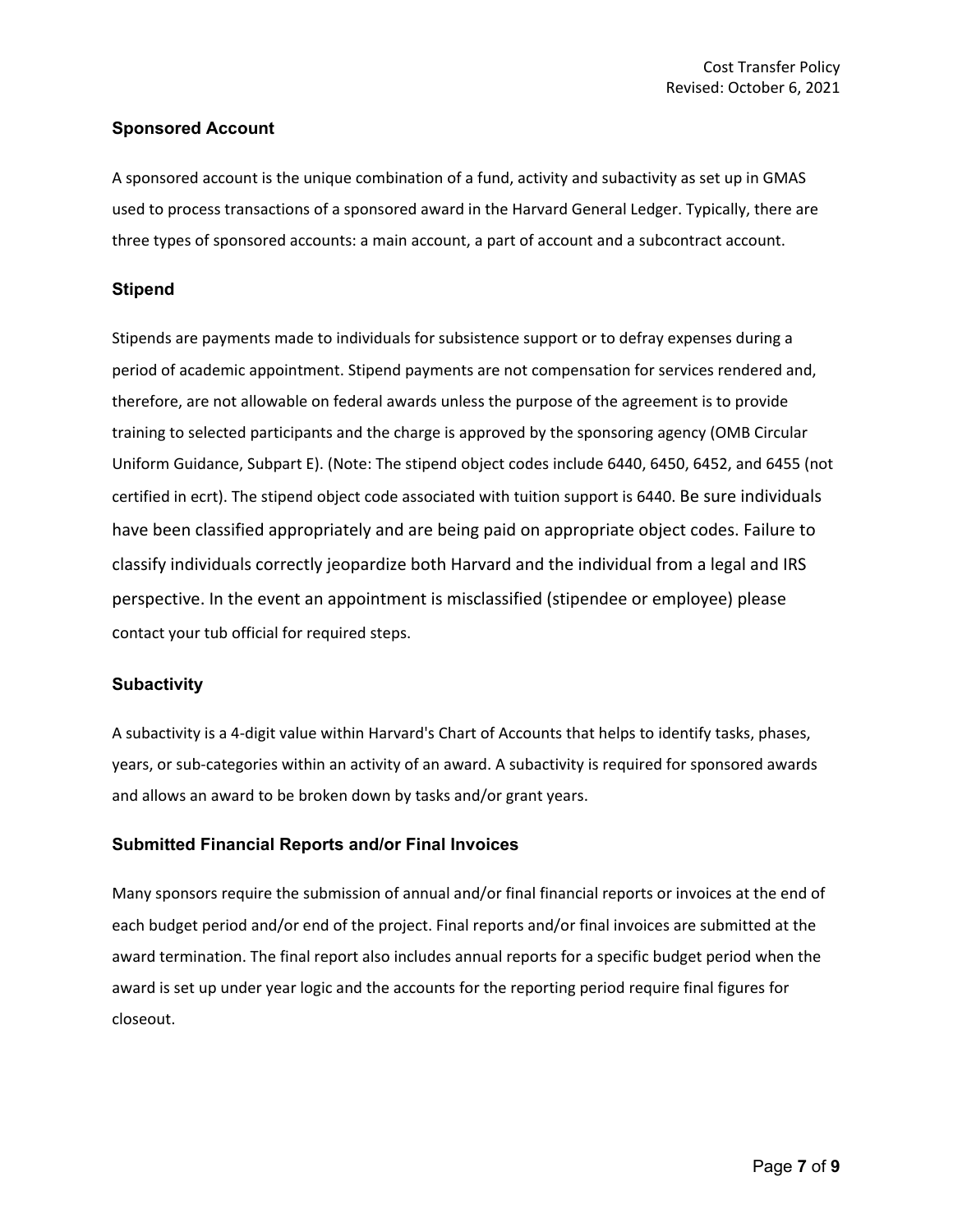### **Tuition Remission**

The portion of a salaried graduate student's tuition and fees charged to sponsored research awards as part of compensation package for performing necessary work on the research project. The allocation of tuition payments must be no more than salary distribution of relevant work effort on the research award. Tuition remission is subject to effort reporting. The tuition remission and tuition support object code is 6430.)

### **Tuition Support**

A scholarship payment made to an individual who has a stipendee status during a period of academic appointment. The tuition support is not compensation for services rendered. In general, it should only be charged to sponsored training grants and sponsored fellowship awards when the primary purpose is to aid the individual in pursuit of personal studies or research.

# **Cost Transfer Contacts**

- FAS/SEAS: [Nuala McGowan](mailto:nmcgowan@fas.harvard.edu)
- HGSE[: Tiffany Cott](mailto:tiffany_cott@gse.harvard.edu)
- HKS: [Carrie Kachoria](mailto:carrie_kachoria@hks.harvard.edu)
- HMS[: Rita Bergemann](mailto:RITA_BERGEMANN@hms.harvard.edu)
- SPH: [Kristie Froman](mailto:kfroman@hsph.harvard.edu)

### **Related Polices and Guidance**

- [Academic Service Center Policy](https://osp.finance.harvard.edu/service-centers)
- [Capital Equipment Policy for Schools with Sponsored Research](https://osp.finance.harvard.edu/capital-equipment-policy)
- [Effort Reporting Policy](https://osp.finance.harvard.edu/effort-reporting-policy)
- [Sponsored Financial Reporting and Closeout Policy](https://osp.finance.harvard.edu/sponsored-financial-reporting-and-closeout-policy)
- [General Records Schedule](https://grs.harvard.edu/) (requires HarvardKey login)
- [Sponsored Expenditures Guidelines](https://osp.finance.harvard.edu/sponsored-expenditures-guidelines)
- [Internal Billing Transactions Policy](https://policies.fad.harvard.edu/pages/internal-billing-transactions)
- [Recording Cost Transfer Information in the AP Adjustment Form](https://trainingportal.harvard.edu/Saba/Web_spf/NA1PRD0068/common/resources/resourcedetail/simrs000000000004882) (requires HarvardKey login)

#### **Resources**

- [Cost Transfer Request Form](https://osp.finance.harvard.edu/files/office-for-sponsored-programs/files/cost_transfer_request_form_january_2021.pdf)
- [Cost Transfer Procedures](https://osp.finance.harvard.edu/office-for-sponsored-programs/files/cost_transfer_procedures_october_2021.pdf)
- [Cost Transfer Process](https://osp.finance.harvard.edu/cost-transfer-process)
- [Cost Transfer Calculator](https://osp.finance.harvard.edu/files/office-for-sponsored-programs/files/cost_transfer_calculator_september_2019.xlsx)